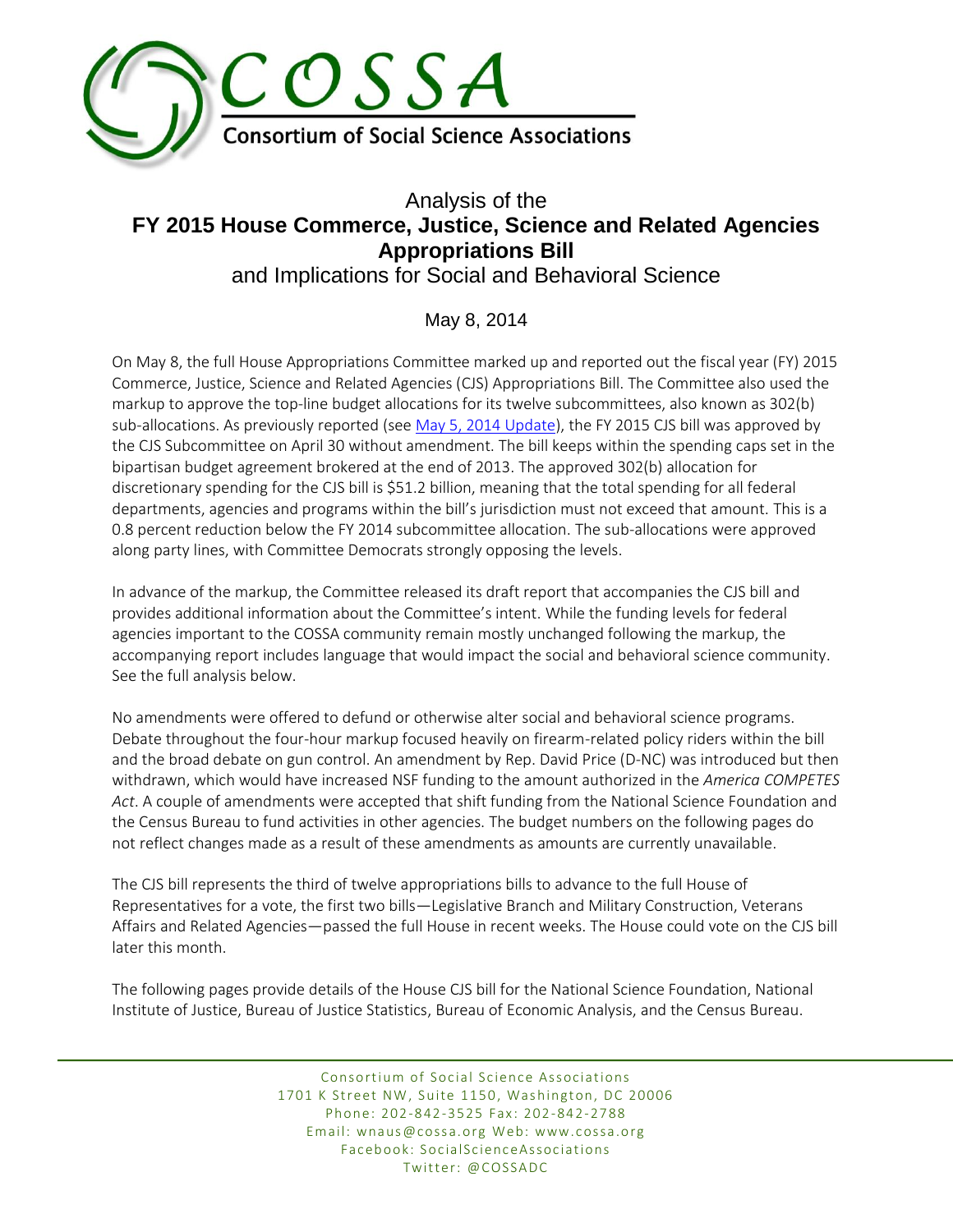## **National Science Foundation**

The bill would provide the National Science Foundation (NSF) with a total of \$7.4 billion, which is an increase of 3.31 percent over the FY 2014 enacted level and 2.13 percent above the President's budget request. It would restore funding to the Research and Related Activities (R&RA) account—the budget line that funds NSF's science directorates—that was slated for a 0.03 percent cut under President Obama's budget request.

Despite the "record high" mark for NSF, the report accompanying the CJS bill includes potentially harmful language for the social, behavioral and economic sciences. The report reads:

"*Any increases provided above the [President's budget] request and not otherwise specified below shall be applied to math and physical sciences; computer and information science and engineering; engineering; and biological sciences."* 

In other words, if enacted, this language would prohibit NSF from allocating additional funding for the Directorate for Social, Behavioral and Economic Sciences (SBE), as well as the Directorate for Geosciences (GEO) beyond what the President specified in his budget request. This can be interpreted as yet another move to single-out the social and behavioral sciences, as well as the geosciences, which includes climate change research.

The House report continues:

*"Social, Behavioral and Economic (SBE) Sciences.—Longstanding congressional concerns persist about the merit of activities funded through NSF's SBE Directorate. In order to address these concerns, NSF must ensure that SBE awards are consistent with NSF's scientific quality standards and aligned to national interests. The Committee recognizes the intrinsic value in SBE sciences and the direct responsiveness of SBE activities to Committee priorities, including studies on the effects of youth exposure to media violence and the collection of data for STEM education indicators."* 

Regarding STEM education, the report notes the Committee's expectation that NSF's National Center for Science and Engineering Statistics (NCSES) will "fully support NSF's efforts to collect, analyze and disseminate data for the 14 indicators identified in the [National Research Council's] *Monitoring Progress Toward Successful K-12 STEM Education* report."

The bill would provide the Directorate for Education and Human Resources (EHR) with \$876 million, an increase of 12.4 percent over the FY 2014 level and about 1 percent below the President's request.

The bill does not provide appropriations for NSF's individual science directorates; that will be decided by the agency via its spending plan once the FY 2015 appropriations process has been completed.

| (in millions)                          | FY 2014<br>Enacted | FY 2015<br>Reauest | FY 2015<br>House | House vs.<br>FY 2014 | House vs.<br>Request |
|----------------------------------------|--------------------|--------------------|------------------|----------------------|----------------------|
| Research and Related Activities (R&RA) | 5808.9             | 5807.5             | 5978.6           | 2.92%                | 2.95%                |
| Education and Human Resources (EHR)    | 846.5              | 889.8              | 876.0            | 3.48%                | $-1.55%$             |
| <b>NSF Total</b>                       | 7171.9             | 7255.0             | 7409.6           | 3.31%                | 2.13%                |

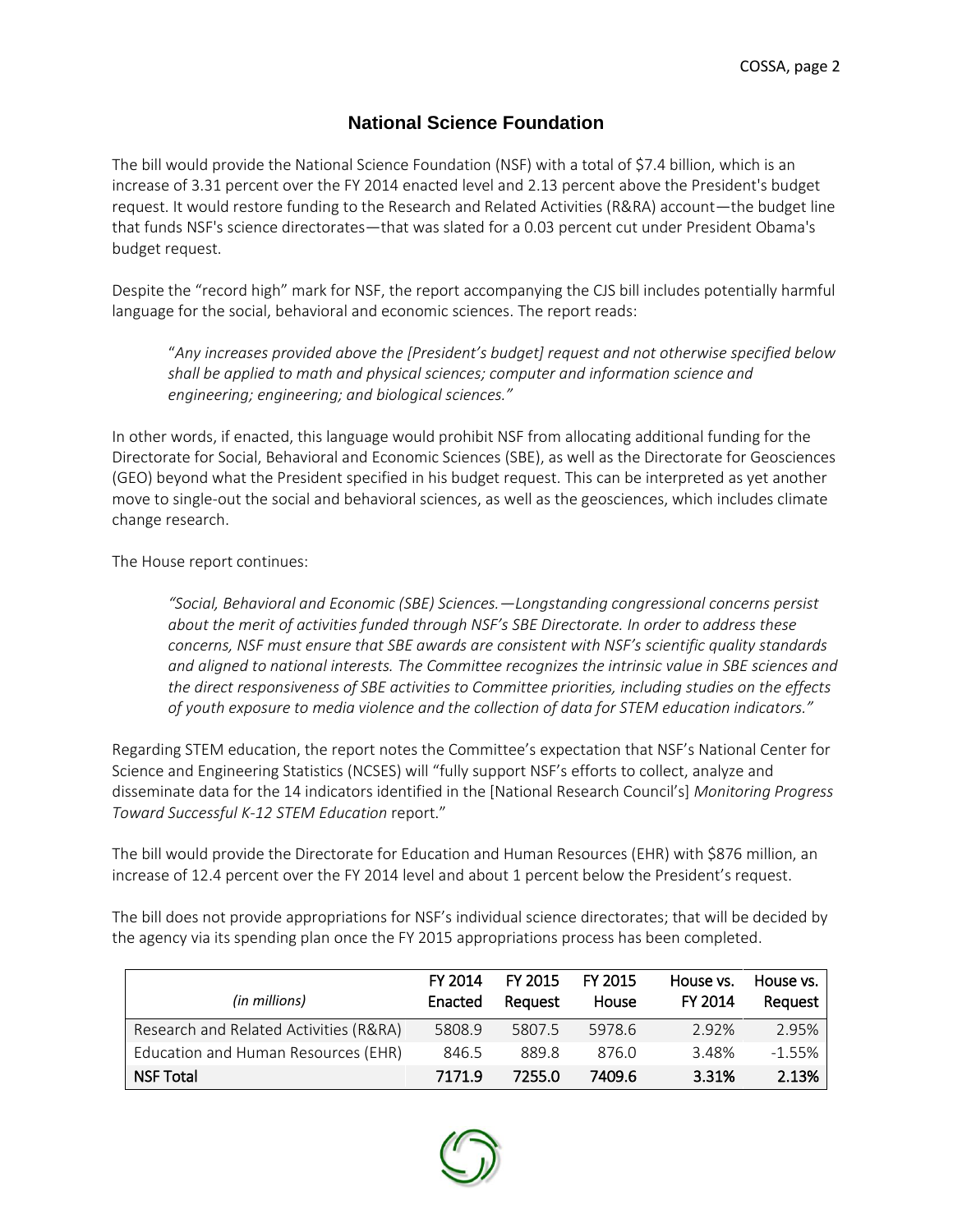### **Department of Justice**

The bill includes \$27.8 billion for the Department of Justice (DOJ), \$383 million more than FY 2014. Within the Office of Justice Programs, which includes the National Institute of Justice (NIJ) and the Bureau of Justice Statistics (BJS), the Committee recommends \$42 million and \$47.3 million respectively. This would represent an increase of 5 percent for NIJ, though 11.5 percent below the President's request, and an increase of 5.1 percent for BJS, 14.6 percent below the request.

The Committee report includes language stating its concern with the growing threat of "domestic radicalization" and thus provides an additional \$4 million to NIJ to research domestic terrorism. The report also encourages NIJ to continue to support the National Law Enforcement and Corrections Technology Centers, "a network of facilities and capabilities that converts technology to law enforcement use."

Notably, the Committee does not include any funding for the forensic sciences initiative, which received \$4 million in funding in FY 2014. The Committee is "concerned that the Administration's forensic sciences initiative lacks the involvement of the State and local practitioner community, making the community an observer—not a participant—in addressing forensic science reform," language that also appeared in the FY 2014 omnibus appropriations act.

Additionally, the Committee recommends \$75 million for the comprehensive school safety initiative, "a research-focused initiative led by the NIJ to improve the safety of schools nationwide." The report also states that the Committee is particularly interested in research relating to violence in the media and its impact on school safety, and the funds will include pilot grants to evaluate "innovative approaches" in schools across the country. Funding for school safety research was originally appropriated in FY 2014 at the same level.

Finally, the report includes similar language to the FY 2014 omnibus appropriations act on the need for additional statistics on "honor violence" and violence against women. The Committee directs BJS to provide a status report within 90 days of enactment of the bill.

| (in millions)                 | FY 2014<br>Enacted | FY 2015<br>Reguest | FY 2015<br>House | House vs.<br><b>FY 2014</b> | House vs.<br>Reguest |
|-------------------------------|--------------------|--------------------|------------------|-----------------------------|----------------------|
| Bureau of Justice Statistics  | 45.0               | 554                | 47 3             | 5.11%                       | $-14.62%$            |
| National Institute of Justice | 40 O               | 475                | 42 O             | 5.00%                       | $-11.58%$            |

#### **Bureau of Economic Analysis and Census Bureau**

The CJS bill would provide \$99 million for Economic and Statistical Analysis within the Department of Commerce, which includes the Bureau of Economic Analysis (BEA). This is equal to the FY 2014 level but \$12 billion below the President's request. The bill would not provide the additional funding requested by the agency for relocation of the BEA offices, which represented the bulk of the proposed increase in the President's budget. Within the flat funding, the Committee encourages BEA to develop small business indicators to track the health of the small business section. An additional \$1.9 million was requested for this purpose in the President's request.